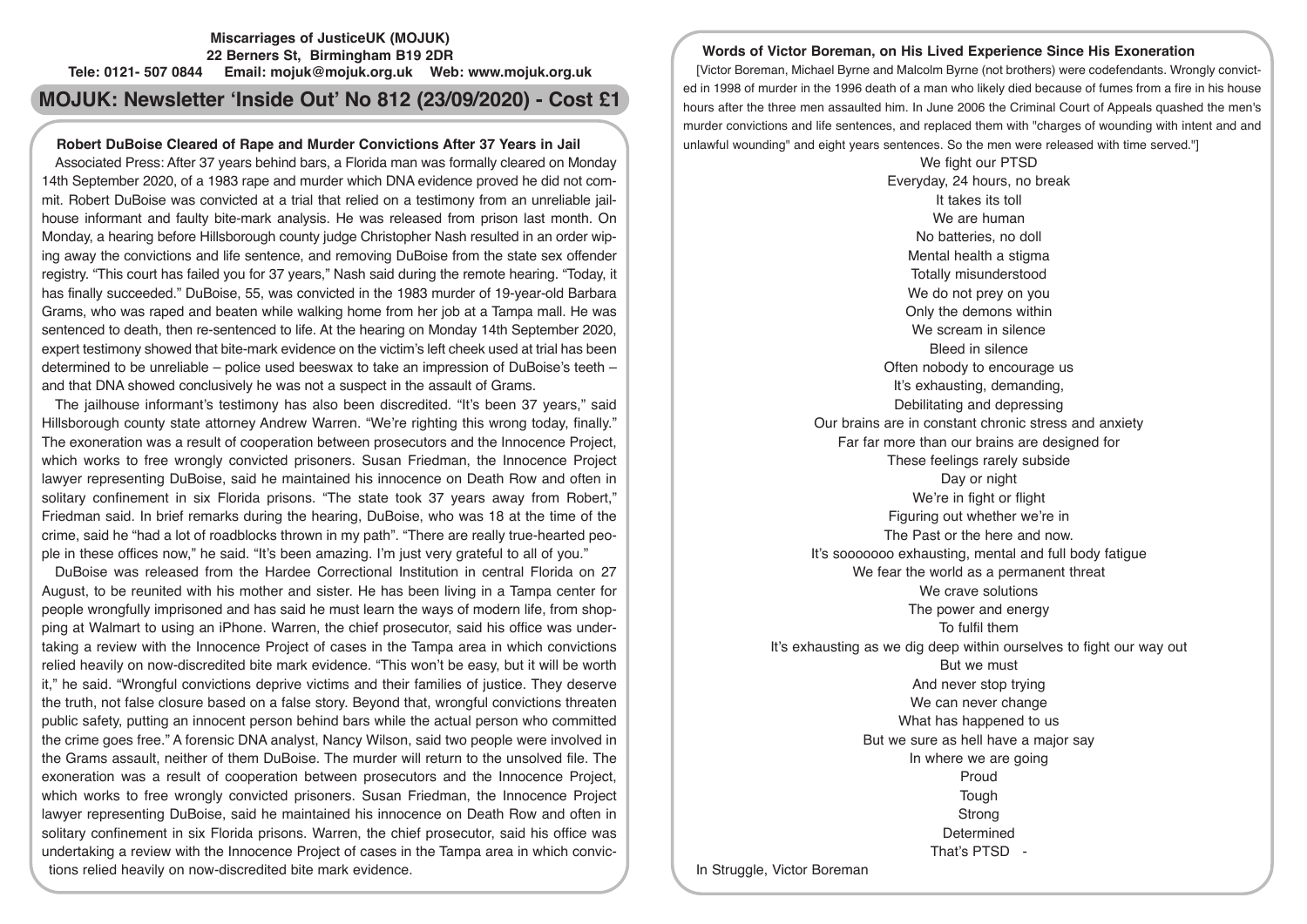# **High Court of Ireland: Miscarriage of justice Compensation Granted**

Andrew McKeown , Irish Legal News: The High Court, sitting qua the Central Criminal Court (as the court of re-trial), has certified that a man is entitled to compensation for wrongful conviction. The man had been acquitted of murder but a newly-discovered fact revealed that there had been a miscarriage of justice. Yusuf Ali Abdi was tried in the Central Criminal Court in December 2019, charged with the murder of his infant son in April 2001. The jury acquitted him of murder and returned the special verdict of not guilty by reason of insanity. The jury accepted the evidence that, at the time of the killing, Mr Abdi was suffering from compelling overpowering delusions arising from schizophrenia. He had been previously tried in the Central Criminal Court in May 2003. He was convicted of the murder of his son in that trial, when the jury did not accept his defence that the evidence established that he killed his son while legally insane. Evidence that he was suffering from schizophrenia was rejected by the jury in the original trial, as it was disputed by expert witnesses. An appeal to the Court of Criminal Appeal was unsuccessful.

Chronic psychiatric conditions may vary in intensity, and new symptoms and behaviour may result in a review and change of diagnosis. Some years following his conviction, he was diagnosed with schizophrenia by psychiatrists in the Central Mental Hospital. He applied to the Court of Appeal for an order quashing his conviction under s.2 of the Criminal Procedure Act 1993. In 2019, the Court of Appeal held that the confirmed diagnosis of schizophrenia, and the medical reports supporting it, were "newly discovered facts" which indicated that there was a real risk that the murder conviction involved a "miscarriage of justice". The Court of Appeal took the view that if this diagnosis of schizophrenia was an accepted fact at the time of the original trial, the jury may have taken a different view of the evidence and concluded that Mr Abdi was insane at the time of the killing. The conviction was quashed and a re-trial was ordered. The diagnosis changed gradually. By the time of his re-trial, the disputed medical opinion that Mr Abdi suffered from schizophrenia at the time of the first trial had become accepted fact.

The Court of Appeal allows such an appeal under s.2 of the 1993 Act where it considers that there is a real prospect that a jury would come to a different conclusion if "newly-discovered facts" were available as evidence at the trial or if it considers that the new material points in some concrete way to the result in the original trial being a miscarriage of justice. The Court of Appeal in exercising jurisdiction under s.2 is only concerned with whether the "newly-discovered fact" demonstrates that the initial verdict is unsafe and that there has been a "miscarriage of justice" in that sense. The term "newly-discovered fact" in s.9(1) has the much the same as meaning as it does in s.2, being "….a fact discovered by or coming to the notice of a convicted person after the appeal proceedings have been finally determined…". It is sufficient that the new material be discovered or come to the notice of the convicted person after trial as in DPP v Wall [2005] IECCA 140.

Compensation: In the matter of an application under the Criminal Procedure Act 1993 S.9, being compensation for wrongful conviction, counsel for the Director of Public Prosecutions accepted that the verdict amounted in law to an acquittal and that had a special verdict been entered in 2003, this would have amounted to an acquittal, but he suggested that the nature of the activity which Mr Abdi was proved to have engaged in showed that Mr Abdi was not "acquitted" within the sense of that term as used in s.9.

Mr Justice Alexander Owens, sitting as the Central Criminal Court, said that "miscarriage of justice" in s.9 is the popular meaning which connotes "a failure of the judicial system to attain the ends of justice", citing the Court of Criminal Appeal in DPP v Hannon [2009] 4 IR 147. The words "miscarriage of justice" in s.9(1) are used convey that "something has gone seriously wrong in relation to the original trial process which has led to a conviction and not merely that there are misgivings

about the result." The judge said that "Miscarriage of justice" is used in a different sense in ss.2 and 3, noting that these sections deal with criteria which must be met by either an applicant who relies on s.2 or an appellant under s.3 in order to succeed in an appeal against conviction: "It is not necessary to show the matters specified in s.9 in order to succeed in an application under s.2." Mr Justice Owens noted that things had "moved on" since the decision of the Court of Appeal. The "decisive factor" in the re-trial was agreement by all psychiatric experts who gave evidence that Mr Abdi was suffering from schizophrenia when he killed his son.

Conclusion: Mr Justice Owens said that he suspected it was not the first time that something of this nature had happened in an insanity case. He said that similar issues arise where expert evidence is relied on in trials, giving an example of a forensic science conclusion which may have been central to a conviction which is subsequently demonstrated to be erroneous. "The error discovered might be in the science or in the scientist. The effect of the error may be that a person who would otherwise be treated as not guilty of an offence and who may be innocent is convicted. In that scenario it would be difficult to take seriously any argument that the newly-discovered fact did not result in a miscarriage of justice." The court held that there was no reason why an incorrect diagnosis should be treated differently to any other expert error. The court therefore issued a certificate.

### **Fake Law by the Secret Barrister**

Sir James Munby once warned that public confidence in the family courts, which he ran between 2013 and 2018, was undermined by "ignorance, misunderstanding, misrepresentation or worse". The problem affects all areas of law but takes different forms. "Ignorance", to adopt Sir James's blunt phrasing, arises from a lack of what is called public legal education: people do not know much about the legal system to begin with. "Misunderstanding" arises from the inherent complexity of the law. "Misrepresentation or worse" is chiefly laid at the door of the press and politicians; Theresa May's "catgate" speech to the 2011 Conservative Party conference is still the classic text, although it is less well remembered that the story started life in the Sunday Telegraph ("Immigrant allowed to stay because of pet cat").

The different forms of public legal miseducation feed off one another. A low base level of knowledge means that people are ill-prepared to interrogate false claims. The difficulty of easily stating what the law is or decoding a dense and controversial judgment hinders rapid rebuttal. Political attacks on liberal judges or activist lawyers reinforce cynicism and ignorance.

Efforts to address the problem are varied. The government stresses, but does not fund, public legal education. Many lawyers blog for the public, others pursue corrections in the press. I once work on a fact checking project scrutinising fake news about the legal system, funded — like the admirable Transparency Project in the family law arena — by the Legal Education Foundation. It was not a notable success, but one or two of those old fact checks are cited in Fake Law by the Secret Barrister, now the authoritative account of public legal miseducation, its causes and its cures.

Although the anonymous author is (we are assured) a criminal specialist, crime is not the sole focus this time around. The tour d'horizon includes family, personal injury, employment, human rights and the constitution. Lawyers in those fields need no help diagnosing the illness. Where this book succeeds most brilliantly is explaining how much fake law matters and setting the problem in a broader context. Public understanding and appreciation for individual rights have not only been debased, they have been debased to serve ideological ends ("misrepresentation or worse"). In a book ostensibly about the domestic legal system, Donald Trump looms large.

Immigration lawyers, as we have seen in just the last couple of weeks, are on the front line of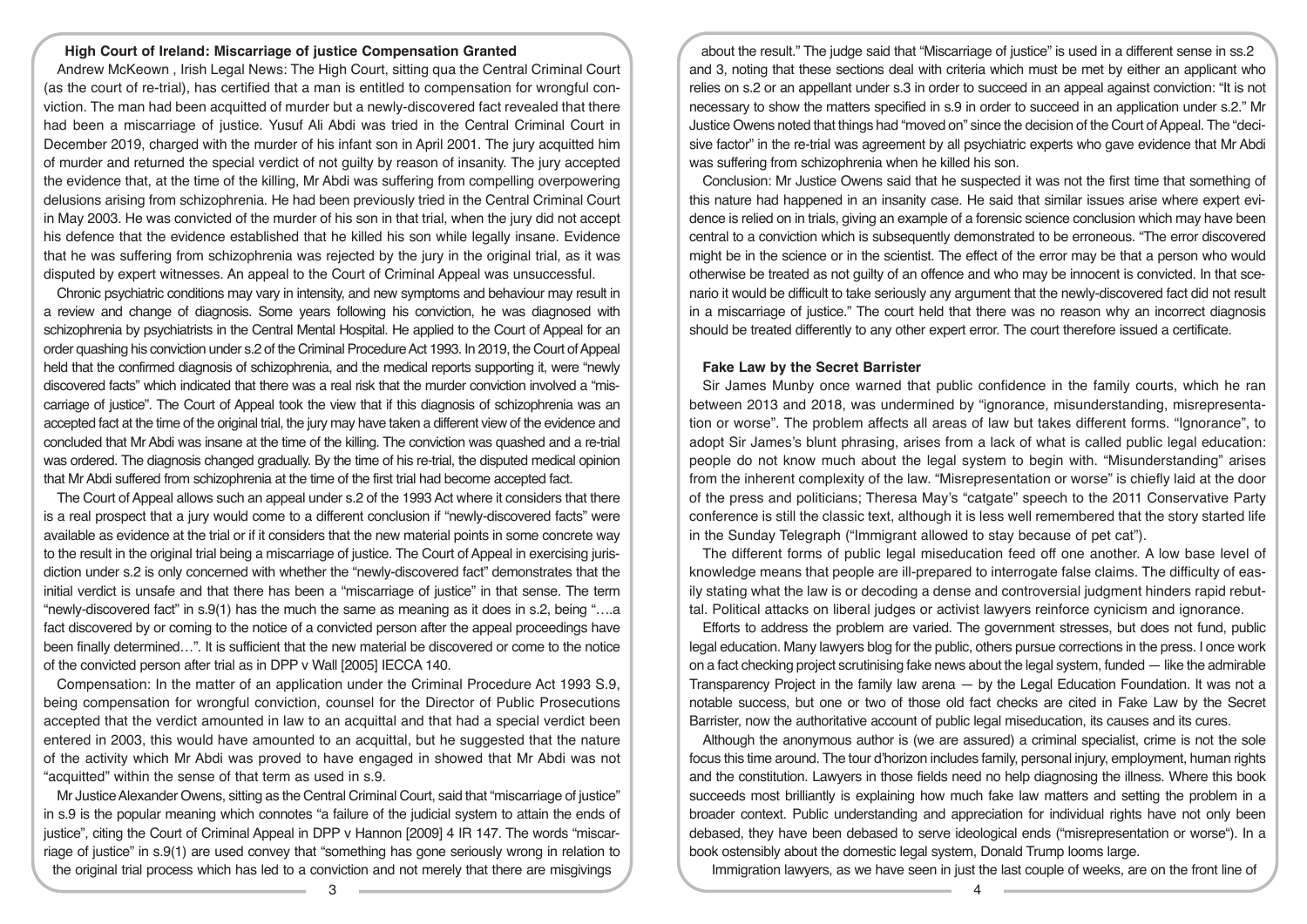what Fake Law sets up as a titanic clash between runaway authoritarianism and the rule of law. Several of the book's case studies are immigration-adjacent. Shamima Begum makes an appearance as an example of someone entitled to the benefit of law no matter the state of public opinion. Human rights challenges to deportation are discussed in the context of the equally unpopular Mohammed Ibrahim, a refused asylum seeker who fled the scene of a road traffic accident which killed a 12-year-old girl. The Secret Barrister concedes that the reader might "reasonably disagree" with the judges who decided that Ibrahim could not be deported, but points to vital context lurking beneath the headlines. Ibrahim's Article 8 right to family life developed during the six years that elapsed between the accident and the Home Office starting deportation proceedings, during which time he fathered or became step-father to several British children and step-children.

Fake Law concludes with suggestions for reform. Many are orthodox: more responsible self-regulation from the press, legal education in schools. Most eye-catching is a call for the Lord Chancellor's job to revert to that of independent guardian of the constitution, shorn of the base political responsibilities of a Secretary of State. In this guise, the head of the legal system — "a retired judge, perhaps, or legal academic, who views the role as a career pinnacle, rather than a political stepping stone" — would be free to robustly challenge misreporting and populist assaults on the judiciary. An institutional response of some sort seems right, and a judicial or quasi-judicial figure in the vanguard might be effective: for all the impact of fake law and the decline of deference, polls show public trust in judges at close to a record high. If rehabilitation of the Lord Chancellor's office seems ambitious, the UK Statistics Authority could be a more modest inspiration. Its chair, a respected senior economist, calls out misuse of official data as well as regulating its production.

Those who can take or leave questions of high policy will enjoy the writing for its own sake. Readers of Stories of the Law and How It's Broken may recognise the polemical style, from the "half-price snake oil of the Chris Graylings" to the "bastions of inherited privilege who preach from their tabloid pulpits". Terry Pratchett fans will appreciate the description of the legal system as "the giant turtle atop which our daily existence is unknowingly, delicately balanced". Like much of the vivid imagery peppering the book, though, the analogy is deployed in service of a serious argument: attacks on the rule of law affect us all.

# **Ireland:Academics Call For Repeal of Sex Buyer Ban**

Scottish LegalNews: A coalition of 80 academics has called on the government to repeal a law criminalising the purchase of sex in Ireland as soon as possible in order to protect sex workers from violence. In a joint submission to the Department of Justice's ongoing review of Part 4 of the Criminal Law (Sexual Offences) Act 2017, the academics said the ban is "actively creating a climate of risk and danger that harms sex workers' safety". The Act includes a provision requiring a review of the operation of the law to be prepared and submitted to the Oireachtas within three years of it coming into effect. Solicitor Maura Butler was appointed in July to lead the review.

In the joint submission, co-ordinated by legal academics Dr Vicky Conway and Dr Sinéad Ring, the 80 academics – who include lawyers, sociologists, criminologists, historians, economists, medics, nurses, psychologists and media studies scholars – urge the government to take a "harm reduction" approach. The submission notes: "Not only did the 2017 Act strengthen the penal provisions applicable to sex workers, it also created additional risks of harm to their health and safety. Because a purchaser risks conviction under the 2017 Act, the purchaser may push the seller to engage in more risky behaviour. "There is more at stake for the purchaser in engaging in this conduct. One study by Krüsi et al found that criminalisation of the purchaser

forced women to work longer hours and it severely impact on their safety strategies. They found women spent less time screening and negotiating with clients, were willing to engage in less safe sex (e.g. without condoms) and engaged in activities in less well lit, more isolated areas where there is a less accessible help."

It adds: "The State's obligations to protect its subjects require an approach that prioritises the safety of sex workers, while supporting and facilitating their withdrawal from this industry. The current legal framework places sex workers at odds with the police and the criminal process and risks their health and their safety. Research clearly shows that the most effective way to enhance their safety is to improve their relationship with police and the criminal justice system." In particular, the report highlights the positive impact of decriminalisation in New Zealand as well as the decision of police in Liverpool to treat attacks against sex workers as hate crimes.

# **Scale of Failure in Prison System Staggering, say MPs**

Jamie Grierson, Guardian: Ministers' have not met pledge to improve condition of prison estate, committee says. The scale of failure in the prison system in England and Wales is "staggering", with only 206 out of 10,000 promised new prison spaces delivered by the government, parliament's spending watchdog has said. Ministers and officials have failed to deliver on a pledge to improve the condition of the prison estate by 2020, the public accounts committee says in its report, published on Friday. In 2016 the Prison Service launched the "prison estate transformation programme", which was expected to create 10,000 new-for-old prison places by 2020 by building five new prisons and two new residential blocks. But by January 2020 it had created 206 prison places, the report says. The committee says the Prison Service allowed a "staggering" backlog of maintenance work to build up that will cost more than £900m to address, meaning 500 prison places are taken permanently out of action each year due to their poor condition.

The poor state of many prisons, coupled with high levels of overcrowding, are contributing to dangerously high levels of violence and self-harm in prisons, the report says. Meanwhile, there is "no sign of a cross-government strategy for reducing reoffending", it says. The committee says the failures at the Ministry of Justice echo the disastrous and now abandoned reforms to probation services introduced by Chris Grayling when he was justice secretary. "The scale of failure in our prisons and in the disastrous probation reforms is really quite staggering," said Meg Hillier, the committee's chair. "The ministry is still reeling from the long-term consequences of its unrealistic 2015 spending review settlement, but our whole society is bearing the financial and human cost of sustained underinvestment. Even now we are not convinced MoJ and HMPPS [the Prison and Probation Service] have the ingredients for an effective, sustainable long-term strategy.

"We now expect a set of reports to be made to us over the coming months assessing the realistic costs of their mistakes to date and how to fix them, and a credible new plan for a working prison estate and system that can reduce reoffending – not just lock people in to this cycle of violence and harm." The transformation programme ran for almost three years before it was superseded by a government announcement in August 2019 committing to create a further 10,000 prison places, in addition to the 3,566 now expected to be built under the original programme. The Prison Service now aims to deliver a total of 13,566 new prison places, including 6,500 places by 2025–26 through four new prisons. In 2015 the Prison Service contracted the private outsourcers Amey and Carillion to provide facilities management across the prison estate in an attempt to save £79m. Following Carillion's collapse in January 2018, the MoJ established Gov Facility Services Limited (GFSL), a not-for-profit government company, to assume responsibility for its work.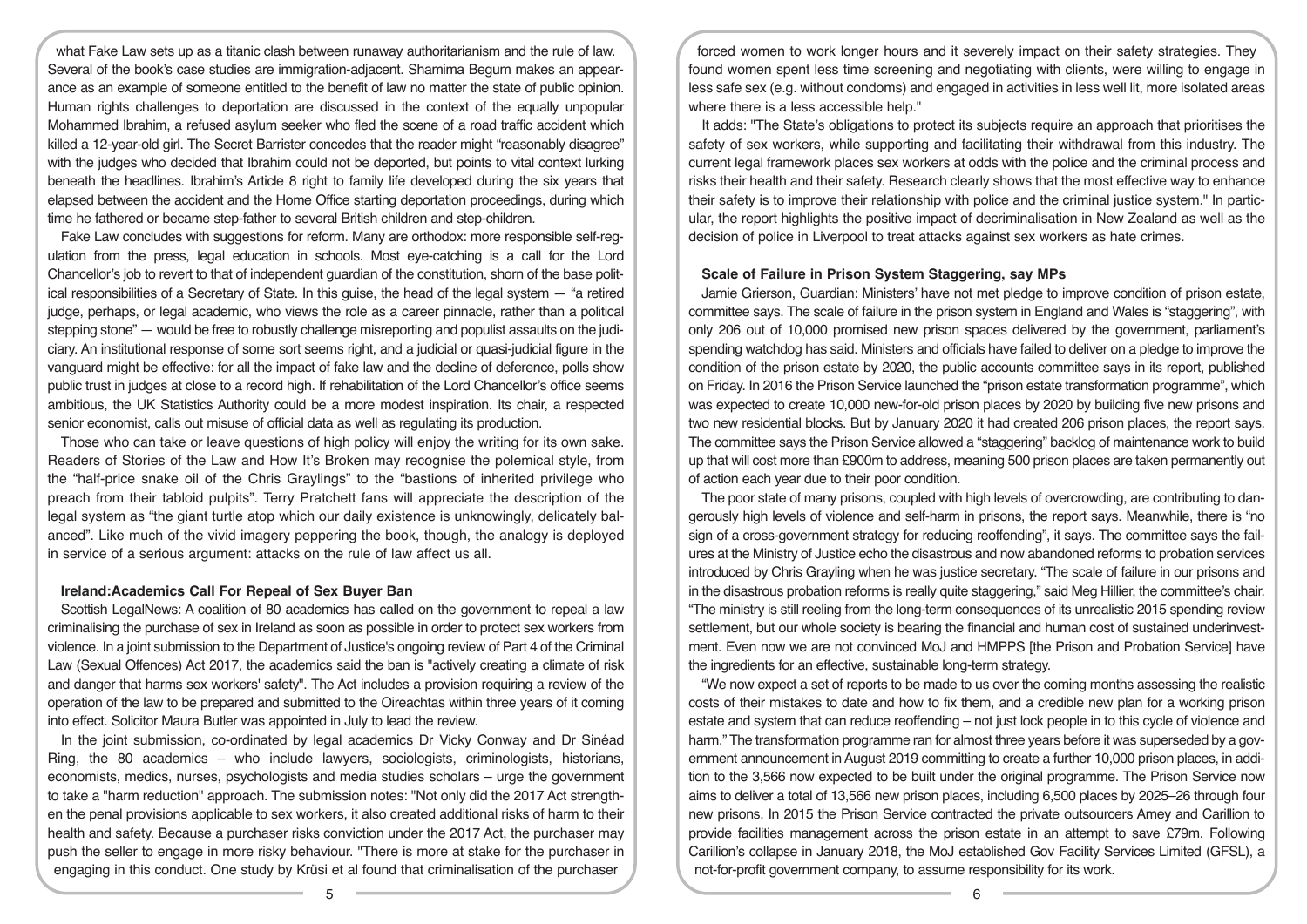The shadow justice secretary, David Lammy, said: "The Ministry of Justice's failure to create prison and probation services fit for the 21st century is putting public safety at risk. Its failed approach to outsourcing has contributed to a system that removes the hope of rehabilitation, guarantees an endless cycle of reoffending and creates new victims of crime. "That the government has not even come close to delivering on its own promises shows a complete lack of competence and a failure of leadership."

Frances Crook, the chief executive of the Howard League for Penal Reform, said: "Cramming more and more people into crumbling jails has succeeded only in exposing more and more people to crime, violence and despair. Each and every half-baked measure enacted for reasons of political expediency has demonstrated a lack of care for the people living and working in prisons and a lack of care for future victims of crime, who would be protected if the system worked as it should." Peter Dawson, the director of the Prison Reform Trust, said the report showed that the government had "no coherent plan" to reduce reoffending among prison leavers. "That represents a betrayal of the communities to which prisoners return," he said. "And it is a shameful way to treat the people who live and work in our prisons."

A Ministry of Justice spokesperson said: "We are investing £2.75bn to modernise the prison estate and deliver 10,000 new prison places – strengthening security and boosting rehabilitation. Work is already underway on two modern prisons at Glen Parva [in Leicestershire] and Wellingborough [in Northamptonshire] which will create 3,360 new places over the next three years."

# **New Figures Show Criminal Court Backlog Has Surged Past 500,000**

John Hyde, Law Gazette: Combined outstanding cases in the magistrates and Crown courts surged 500,000 over the summer, new figures show, but there are signs that the system is slowing starting to perform better. Raw data published by HM Courts & Tribunal Service show that by 23 August there were 46,467 outstanding cases in the Crown court in England and Wales and 517,782 cases in the magistrates' court. Since 15 March, the last week before lockdown, the backlog had increased by 16% in the Crown court and by 31% in the magistrates' court. As of the start of July this year, the number of outstanding Crown court cases had increased year-onyear by 29%, and in the magistrates' court by 48%. The figures cast a spotlight on the monumental task of trying to reduce the backlog that was significant before the pandemic and has snowballed since the shutdown of many court services since the spring. The ongoing restrictions on social interaction have meant that holding trials continues to be a challenge.

There was a sharp decrease in April in the number of receipts recorded in the courts as the lockdown reduced criminal activity. In some respects the backlog is showing tentative signs of easing: from a peak of 525,000 outstanding magistrates' court cases at the end of July, that figure has fallen every week since. Throughout every week in August there were more disposals than receipts. But the backlog in the Crown court by 23 August was high as ever post-lockdown. While there were 2,181 receipts, there were also just 1,691 disposals, with 55 trials completed during the previous week.

Simon Davis, president of the Law Society, said the government needs to build court capacity by significantly increasing the number of Nightingale courts, making maximum use of normal court hours and the existing court estate, and avoiding any restrictions on judges sitting while there are court rooms (real, virtual or Nightingale) available. 'With outstanding cases in the Crown court continuing to creep up, it is vital the additional capacity is used appropriately to prevent these backlogs from growing. Investing in legal aid for early advice and legal representation will ensure judicial time is used as efficiently as possible in cases which do go to court. We are also calling on the chancellorto ensure that our justice system is equipped with the funding it needs to face the challenges of the future.'

Reflecting on the figures, a Ministry of Justice spokesperson said: 'The new video technology we rolled out earlier this year has been used in thousands of trials and we're already seeing the number of outstanding cases in the magistrates' courts falling as a result. 'This is a huge step in getting the justice system back up to speed, but we accept that there is still work to boost capacity and to reduce delays.' The department says that opening more Nightingale Courts, rolling out Plexiglass in courtrooms and extending operating hours will help to deliver speedier justice. Last week the MoJ unveiled plans to employ 1,600 new court staff and increase custody limits from 182 days to 238 days. So-called 'Covid operating hours' are also being explored to see whether court buildings can be used for trials outside the standard weekday times of 10am to 4pm. In March, almost half of all courts were closed and jury trials paused in response to the coronavirus pandemic, but 90% of courts are now open again, and HMCTS aims to have opened 250 rooms suitable to hear jury trials by the end of October.

### **HMP Preston – Needed to Increase Pace of Recovery From Severe COVID-19 Restrictions**

HMP Preston, a local men's prison in Lancashire, was found by inspectors from HM Inspectorate of Prisons (HMI Prisons) to be severely overcrowded, with most prisoners locked in cells for most of the day and none having been released early in the COVID-19 period. Inspectors visited the prison in August 2020, using the scrutiny visit methodology which HMI Prisons has developed to assess how prisons are recovering from the severe restrictions of the early COVID-19 pandemic. Peter Clarke, HM Chief Inspector of Prisons, said: "While the population was lower than at our previous inspection in 2017, the prison was still severely overcrowded. As we have found elsewhere, the **early release schemes brought in to relieve pressure on places during the pandemic had been ineffective, with no prisoners released** following assessment." **Prisoners isolating to protect others from the virus were allowed out of their cells for only 15 minutes a week to showe**r. Some accommodation in the 18th-century prison was deteriorating or, as in the case of the very cramped reception area, barely fit for purpose. In such areas, Mr Clarke said, "social distancing was all but impossible, and it was difficult in much of the rest of the prison […] We saw few attempts by staff and prisoners to socially distance even where it was achievable."

Inspectors found that most prisoners had understood the reasons for the restrictions imposed in March 2020, but many were now confused and concerned about the possible next steps. Nearly all prisoners received the restricted regime reliably, including daily access to telephones and showers, and exercise in the open air six days a week. However, most were still locked up for 22.5 hours a day, usually in shared cells that were not designed to hold more than one prisoner. Prisoners isolating to protect others from the virus were allowed out of their cells for only 15 minutes a week to shower. Mr Clarke added: "This was unacceptable and, given that there was only one such prisoner during our visit, wholly avoidable." The single isolating prisoner told inspectors he had been hot and short of breath in the previous few days when outside temperatures were high: "If they could just let me have 10 minutes every day for a shower and to let some air in, that would make a big difference."

Following an initial reduction, the incidence of violence was now starting to increase. Use of force by staff had increased in May and June 2020 to levels above those before the regime had been restricted, though it had started to reduce again. Self-harm was at a similar level to that before the restricted regime was imposed. Case management for prisoners at risk of suicide or self-harm was generally reasonable. Two-thirds of Preston prisoners said they had mental health problems and 11 were waiting to be transferred to a secure hospital. Mr Clarke added: "Some prisoners we interviewed described a decline in their mental well-being dur-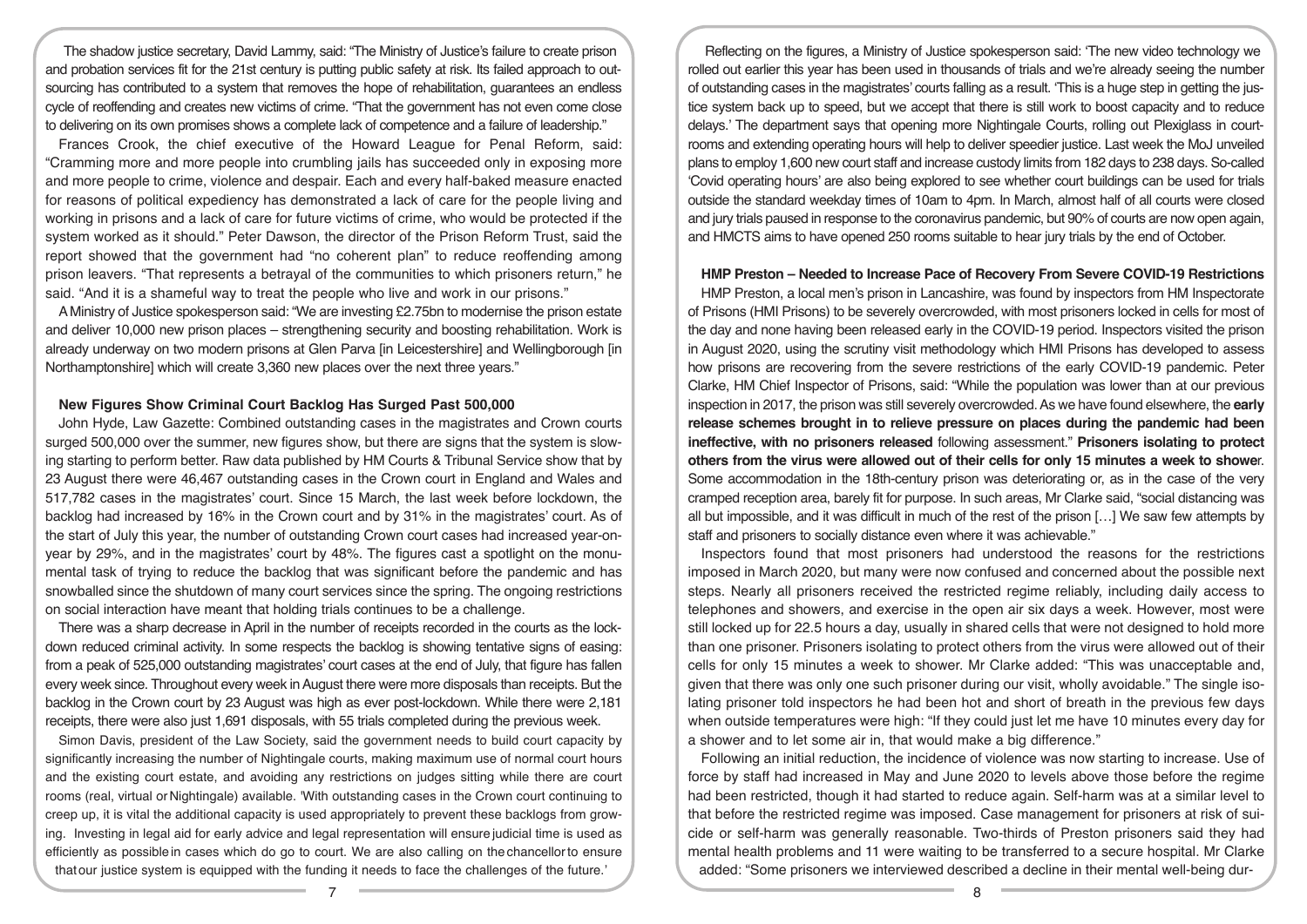ing the restricted regime." Inspectors observed generally good staff-prisoner relationships and the prison was clean and additional cleaning was being carried out daily. Social visits had been reintroduced but were suspended shortly after as a result of local area restrictions.

Overall, Mr Clarke said: "Managers and staff at Preston had shown considerable resilience in managing the changing demands of the COVID-19 period. Prisoners had shown similar fortitude, although the costs to their mental health of such an extended period of restriction were increasingly evident. There were some obvious changes that the prison should have made to improve matters, such as ensuring that prisoners in protective isolation had more time out of cell. More ambition in general would also have improved the pace of recovery and alleviated the evident and growing strain on prisoners. This is partly a matter for local managers, but there was no doubt that they needed to feel they had the autonomy from HM Prison and Probation Service (HMPPS) to innovate."

# **Justice for Oliver Campbell**

Zaki Sarraf, Justice Gap: Over 84,000 have signed a petition to overturn murder conviction of a man who spent 11 years in prison. 'Much of the police questioning was misleading and unfair,' said his lawyer Michael Birnbaum QC. In July 1990, a shopkeeper was shot and killed during a robbery of an off-licence in Hackney, East London. Testimonies from witnesses corroborated that the two men that carried out the attack were black and around 5 ft 10. Oliver Campbell, standing at 6 ft 3, was arrested after witnesses recalled one of the men was wearing a distinctive baseball cap. According to his legal team, the prosecution cases rested on three pillars: that the gun man won Campbell's hat; an identification and admissions made by Campbell to the police. They argue that the identification was 'very weak', there was no forensic evidence and unidentified hairs in the hat could have been chosen of the real gunman.

His lawyers also argue that the trial was unfair. Campbell's co-accused, Eric Samuels, admitted that Campbell was not involved with the murder. The jury that found Campbell guilty was never told this. Post trial, Samuels exonerated Campbell top two other people including a BBC journalist who filmed the interview. Police officers questioned Campbell for several hours without the presence of an appropriate adult or lawyer. Campbell has severe learning difficulties after suffering a brain injury as a child, and so was highly suggestible and had a low IQ.

In July 2019, Ipswich MP Sandy Martin told parliament that Campbell 'simply was not capable of carrying out such a crime.' 'There was no forensic evidence linking him to the baseball cap nor the scene of the crime. None of the fingerprints or hairs that had been recovered from the scene or from the cap match those of Oliver.' Martin continued. After half an hour of persistent suggestion from the police, Campbell confessed to the murder. Shortly after, Campbell's lawyer was called into the station and the confession was hastily retracted. Campbell was convicted solely on that confession and his ownership of the distinctive baseball cap.

Campbell's solicitor, Glyn Maddocks and barrister, Michael Birnbaum QC, have now submitted an application to the Criminal Cases Review Commission for the case to be reheard in the Court of Appeal. A previous application was made in 2002 and the subsequent rejection was challenged in a judicial review. However after recent pressure and the intervention of Campbell's MP Sandy Martin the CCRC has agreed to review the case and as a result of that new submissions were made in July this year. Campbell's lawyer that a change in the law to the Police and Criminal Evidence Act code of practices would now allow Samuel's admissions. Campbell served 11 years in prison and is now on licence requiring him to be monitored by the police and necessitating him to stay in the country. 'I went into prison innocent,' he told the East Anglian Daily Times. 'I came out innocent and I've been innocent all the way through.' 'I could've had a full-time job, a relationship, had kids, a family life and travelled the world. I've lost all that.'

# **The Right to My Opinion (Free Speech I)**

Benjamin Bestgen takes a timeous look at freedom of expression. Evelyn Hall, the author of The Life of Voltaire, famously acquainted us with a summary of Voltaire's belief in freedom of speech: "I disapprove of what you say, but I will defend to the death your right to say it." Voltaire's apparent willingness to become a martyr for free speech represents the social and political atmosphere he lived in: speaking one's mind without fearing religious censorship or political and judicial consequences was even trickier in his time than it is today.

Freedom of speech, more accurately, freedom of expression, is an important right that tells us plenty about the society we live in: it informs about a society's taboos and sensitivities, its liberties and standards of education and discourse. It also indicates who in that society gets to have a voice and what topics are pushed to particular prominence – and who is being silenced, marginalised or excluded. In this and two further primers, we will consider points that come up repeatedly in the climate of our current debates:

T*he Right to Your Opinion.* We probably all know somebody who has terminated a conversation by saying "let's agree to disagree" or "I'm entitled to my opinion". This is usually an unsatisfying response: leaving an issue in a state of disagreement doesn't resolve it. Likewise, your perceived entitlement to an opinion is irrelevant when considering the truth or falsity of an argument or assertion. But what is an opinion? And what does it mean to be entitled to one? Philosopher Patrick Stokes notes with reference to Plato that we can distinguish ordinary, everyday beliefs from more certain knowledge, scientific theory or expert opinion. For example "Most men look good in suits" is a different statement than "The earth isn't flat" or "Viruses and bacteria are different things".

Our ordinary opinions contain a fair degree of subjectivity, guesswork and uncertainty. For some situations that's fine: if you like cheese and I don't, it makes no sense trying to argue about whose taste is better. But such a lack of epistemic standards won't do for matters which require technical expertise (like medicine or climate change science) or at least a degree of knowledge and prudent judgement, like politics or economics. "Just having opinions" isn't good enough for doing law or philosophy either. Insisting on offering valid reasons, sound arguments and credible evidence for one's opinion is important for any meaningful, constructive discourse that goes beyond uneducated speculation or personal taste and prejudice. Stokes therefore clarifies for his students that in his classroom they are not entitled to their opinion. They are only entitled to what they can reasonably argue for.

*Respectable Opinions:* Legally we are entitled to have all kinds of opinions, including believing clearly disproven things like, for example, that the earth is flat or that vaccines cause autism. But Stokes notes that "being entitled to my opinion" is true but trivial if it only means that nobody can stop me thinking or saying whatever I please. The problem is when people with little or no expertise demand that their opinion should be just as legitimate and acceptable as an expert's or the view of somebody who is offering evidence and proper arguments. Author Isaac Asimov complained that thanks to a streak of anti-intellectualism in US-American public life, the right to one's opinion seems to mean that "my ignorance is just as good as your knowledge". But if we want our opinions to be considered candidates for serious analysis and truth, we need to make them respectable. Offering credible evidence, sound arguments, debating with intellectual honesty and in good faith helps generate trust and respect for expertise, distinguishing it from "just my opinion".

*Right to Argue*: Having the right to argue is not the same as having a right to have one's opinion respected: some opinions are plainly nonsensical, false or made in bad faith and therefore unworthy of respect or consideration. But of course you are still allowed to hold them. Our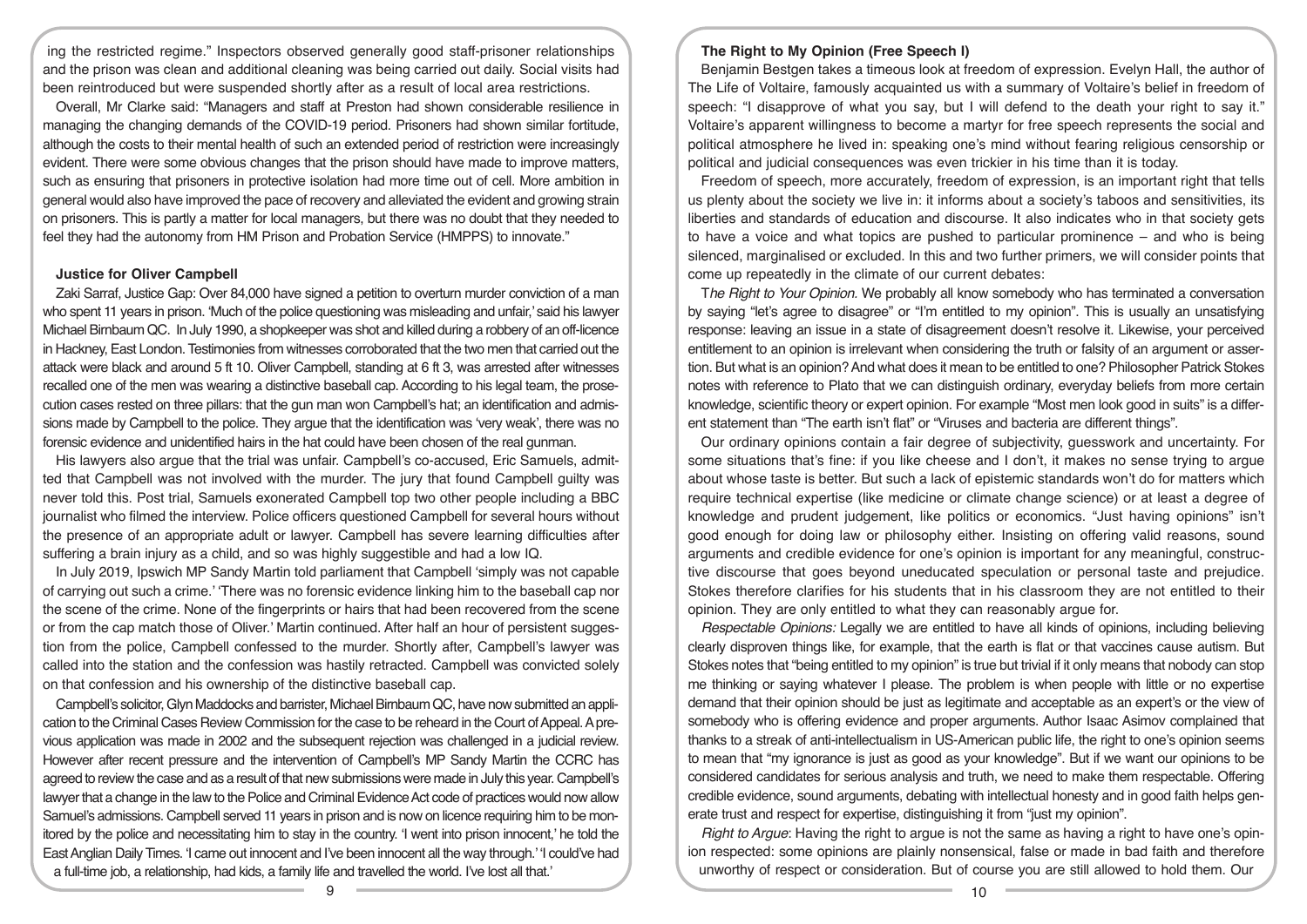time, attention and platforms from which to debate important matters are precious public resources. So is public education and access to the best-supported arguments we know which should not be drowned out by bullshit. Having a keen interest or strong feelings about a topic does not make one an expert and does not entitle that person to have their views placed on the same platform as an expert's. A known former actress' views on female health and hygiene does not make her a gynaecologist. A politician believing climate change is a hoax is not a climate scientist. Michael Gove MP famously claimed that people had enough of experts. But if we take any opinion to be just as good as the next, we end up with people in powerful positions who can force their opinions on us, without the necessity of having to give reasons, being right or having their views subjected to expert scrutiny. So maybe Mr Stokes' classroom rule should be extended to our wider public sphere? Imagine we are not entitled to advocate just any opinion – at a minimum it must be one we can reasonably argue for.

# **Louisville to Pay Family \$12m Over Police Shooting**

BBC News: Officials in Louisville, Kentucky have agreed to pay \$12m (£9.3m) to the family of Breonna Taylor, a black woman who was killed in her home by police. Taylor was 26 when she was shot at least five times and killed on 13 March during a mistaken drugs raid. Her name has featured prominently in anti-racism protests in recent months. Lonita Baker, a lawyer for Taylor's family, called the settlement just one "layer" in the effort to seek justice, and praised new police reforms. "Justice for Breonna is multi-layered," said Ms Baker at a press conference on Tuesday alongside Louisville Mayor Greg Fischer. She called the agreement "tremendous, but only a portion" of what the family hopes for, including the arrest of the officers involved in her death. "Today what we did here was to do what we could do to bring a little bit of police reform and it's just a start," continued Ms Baker. "But we finished the first mile in the marathon and we've got a lot more miles to go to until we achieve and cross that finish line."

The settlement includes a series of police reforms in the city, including a requirement that all search warrants be approved by a senior officer and giving a housing credit to officers who move to low-income neighbourhoods they patrol in the city. In a short statement, Taylor's mother Tamika Palmer called for criminal charges against the officers and asked people to continue to say her daughter's name publicly in advocacy for police reforms. The settlement is the largest financial sum paid in a police misconduct case in the city's history, according to the Louisville Courier Journal. Taylor's killing was propelled into the spotlight once again with the death George Floyd, an African-American man who died after a police officer knelt on his neck for minutes during an arrest in Minneapolis, Minnesota, in May. Floyd's death sparked global anti-racism protests and brought renewed focus on police brutality.

Shortly after midnight on 13 March, three officers entered Taylor's apartment by executing a noknock search warrant - a court document that authorises police to enter a home without warning. Taylor and her partner, Kenneth Walker, were reportedly asleep as the commotion began. The officers exchanged fire with Mr Walker, a licensed gun owner who called 911 in the belief that the drug raid was a burglary. The officers - who fired more than 25 bullets - said they returned fire after one officer was shot and wounded. During the exchange, Taylor, an emergency medical technician, was shot eight times and later died. No drugs were found on the property.

The lawsuit filed by Taylor's family accuses the officers of battery, wrongful death, excessive force and gross negligence. It also says the officers were not looking for her or her partner, but for an unrelated suspect who did not live in the complex. Her family has also accused police of leading the raid as a plot to gentrify her neighbourhood. The city's mayor dismissed the allegation as "outrageous"

and "without foundation or supporting facts". One of the officers involved in the raid, Brett Hankison, was fired in June. The other two - Jonathan Mattingly and Myles Cosgrove - were placed on administrative leave. The city's police chief was also fired in June after a separate police shooting.

A grand jury could soon decide whether criminal charges should be filed against any of the officers. Until Freedom, a social justice organisation that has held rallies for Taylor, released a statement saying: "No amount of money will bring back Breonna Taylor." "True justice is not served with cash settlements," the group added. "We need those involved in her murder to be arrested and charged. We need accountability. We need justice." Earlier this year, Louisville's city council voted unanimously in favour of banning no-knock warrants. Similar legislation that would ban the warrants nationwide was introduced in the US Congress.

#### **Sentencing White Paper**

Secretary of State for Justice: The first duty of any Government is to protect their people, but the complex system of sentencing in England and Wales does not always command the confidence of the public. At one end of the spectrum of offending, there are serious sexual and violent criminals who, by automatic operation of the law, leave prison halfway through their sentence. We are going to ensure that more of these serious offenders stay in custody for longer.

There are also criminals who, while serving time for their offence, may become a danger to the public but who currently would be eligible for automatic release. We are acting to prevent fewer of these offenders from leaving prison without being assessed as safe by Parole Board experts. These measures will keep offenders who pose a risk to the public off the streets for longer and help to restore public confidence that robust sentences are executed in a way that better reflects the gravity of the crimes committed.

At the other end of the spectrum, protecting the public from the effects of lower-level offending means finding new ways to break cycles of crime—to prevent a revolving door of short custodial sentences that we know offer little rehabilitative value. Criminals in that category often have chaotic lifestyles and their offending can be driven by substance misuse, poor mental health or learning difficulties. They often have limited education, few job prospects and experience generational patterns of offending.

Rather than continuing to send them back and forth to prison—doing the same thing but expecting a different result—we instead want to empower the sentencing system to use more effective community sentencing to get them off drugs and into the jobs that we know can lead them to a better life. We will do that by better identifying individual needs, providing treatment options where appropriate and utilising technology, such as sobriety tags, to drive compliance. These measures will support offenders to change their lifestyles for good and, in the process, protect the public from the ongoing effects of their crimes.

The reforms will not work unless they are underpinned by a world-class probation system that can understand and implement sentencing properly, backed up by a high-quality probation workforce. I pay tribute to the probation service and everyone who works within it to supervise offenders. We have set ourselves an ambitious target to recruit 1,000 new trainee probation officers in 2020-21, and over the next few years we are determined to invest in the skills, capability and ways of working that probation officers need to do their job to the best standard.

Within the new probation arrangements, we will unify sentence management under the National Probation Service to further grow confidence between probation and the courts, with which there is a much closer relationship than under the old model. The 12 new probation regions will have a new dynamic framework, making it easier to deliver rehabilitation services through voluntary and spe-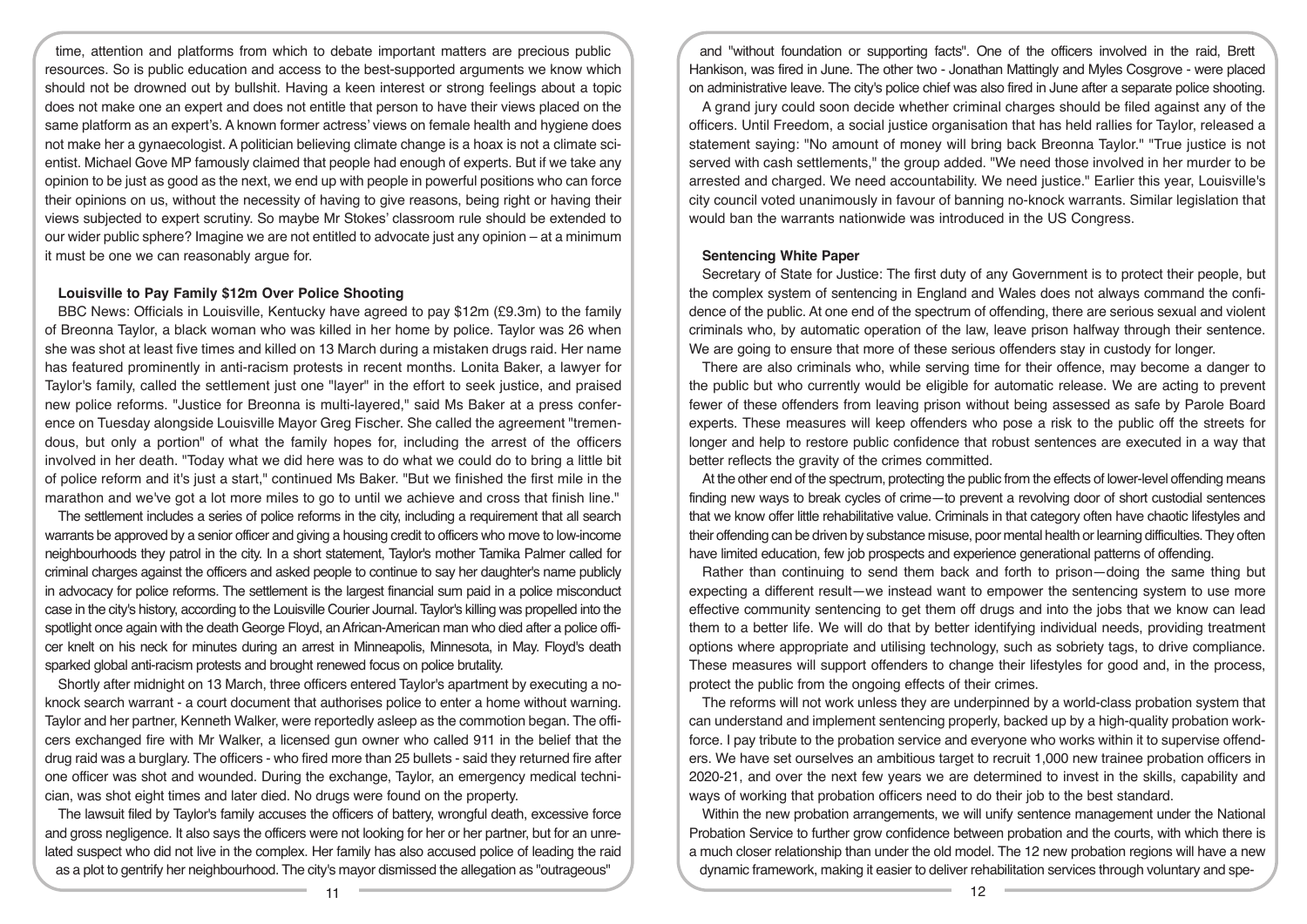cialist organisations. We will legislate to give probation practitioners greater flexibility to take action where offenders' rehabilitative needs are not being met or where they pose a risk to the public. These measures will empower probation services to be more effective at every juncture of the criminal justice system. The White Paper also contains measures to reduce stubbornly high reoffending rates by utilising GPS technology to drive further compliance, and to make it easier for offenders to get jobs by reducing the period after which some sentences can be considered spent for the purposes of criminal records checks for non-sensitive roles. In the youth system, it puts flexibility into the hands of judges to keep violent young offenders in custody for longer, while at the same time allowing courts to pass sentences that are tailored to the rehabilitative needs of each young person.

The White Paper builds on the current sentencing framework to create a system that will be much better equipped to do its job effectively, and throughout this document there are contributions from other ministerial colleagues right across Whitehall. That is an acknowledgement of the cross-Government approach that will be required if we are going to make a success of these reforms. We have got to come together to fulfil our manifesto commitments, to bring in tougher sentences, to tackle drug-related crime, to treat addictions, to improve employment opportunities for offenders, to review the parole system and much more. A smarter approach to sentencing will grow confidence in the criminal justice system's ability to deal robustly with the worst offenders and reduce the risk of harm to the public. It will also be smart enough to do the things that will really bring down crime in the longer term. I look forward to bringing its various measures through Parliament. I commend the White Paper and this statement to the House.

# **Uganda Jail Break: More Than 200 Prisoners Escape Moroto Facility**

BBC News More than 200 prisoners have escaped from a jail in north-east Uganda, officials say, bringing the local town to a standstill while security forces try to track them down. The inmates reportedly killed a soldier after they broke out of the facility in Moroto before heading for the hills. The army and prison officials are pursuing the escapees, who reportedly made off with 15 guns and ammunition. An army spokesperson said two inmates had been captured and two killed. The prison facility is built on the foothills of Mount Moroto, on the edge of the town. According to an Associated Press report, the inmates took off their distinctive yellow prison uniforms and fled naked into the hills to avoid detection. Local reports say the shoot-out has brought business in Moroto to a standstill. Moroto is the biggest town in Karamoja, a restive region with a history of cattle rustling and gun violence, the BBC's Patience Atuhaire reports from Kampala. A government disarmament programme in the early 2000s took most of the guns out of the hands of civilians, but sporadic clashes between different communities have continued to happen, our correspondent notes.

### **HMP Hewell – 70% of Prisoners Reported Problems With Their Mental Health**

Inspectors returned to Hewell in August 2020 for a scrutiny visit (SV) – designed by HMI Prisons to assess the recovery of prisons from severe early COVID-19 restrictions. Peter Clarke, HM Chief Inspector of Prisons, said that some findings were a concern: Almost a third of prisoners felt unsafe. In part, these perceptions reflected the lack of consistent attention to social distancing, but violence remained comparatively high, particularly against staff, and Hewell "could not be considered a safe prison:Care for particularly vulnerable prisoners was good but many still felt that they were not supported at their time of need: Though the severely curtailed regime at the start of the restrictions was understandable "there had been little progress in ensuring that prisoners had sufficient time out of cell or purposeful activity. This contributed to prisoners' frus-

tration and potentially to a deterioration in mental and emotional well-being," Mr Clarke

said. "Prison leaders at both local and national level should take note of the fact that 70% of the prisoners we surveyed at Hewell reported problems with their mental health. One hour out of cell each day was simply not enough. The small number of prisoners with symptoms who were isolating could not have a shower regularly and sometimes had to wait for up to 14 days to do so. Some prisoners with impaired mobility had not had time in the fresh air for weeks and experienced particular difficulty in accessing showers regularly. This was wholly unacceptable.

Efforts had been made to ensure that prisoners could maintain some contact with their families in the absence of visits. In-cell telephones were greatly appreciated by prisoners. The reintroduction of visits had been a priority for the prison after nearly five months without any and this was also valued by prisoners. Mr Clarke noted that a new governor had arrived five weeks before the visit and had increased time out of cell from half an hour to an hour, opened a workshop for a small number of prisoners and introduced an outside exercise session for all prisoners once a week. Yet many workshops remained empty, classroom-based education was still not permitted and only 14% of prisoners were employed.

Overall, Mr Clarke said: "While we are acutely aware of the need to ease restrictions in a safe and measured way, we felt that progress had been too slow and the restrictions in place were no longer proportionate. Additional improvements could be made by the governor, but further progress was limited by rigid national procedures which prevented a creative leadership team from implementing credible and safe plans to improve the regime. The governor was realistic about the significant challenges that lay ahead. He described an optimistic vision for Hewell of delivering a more person-centred, purposeful and rehabilitative regime within the constraints of running a busy local prison The initial stages of the COVID-19 crisis had been managed well, and the challenge now will be to secure, as quickly as possible, a recovery plan that will enable the prison to fulfil its role safely and decently."

# Doubts Cast on Fairness of Inquiry Into Reform of Judicial Review

Source: Scottish Legal News: Law firms have cast doubt on the fairness of an inquiry into reform of the judicial review system in the UK. Fundamental elements of the constitution are to be reviewed by a panel appointed by the UK government, with a view to reform. Announcing the review in July, the government said the panel of experts, chaired by Lord Faulks QC would examine if there is a need to reform the judicial review process. However, law firms Leigh Day, Bindmans, Irwin Mitchell, Bhatt Murphy and Deighton Pierce Glynn (DPG) say that, without an open call for evidence early in the process, it will not be possible for the review to be genuine and fair. In a letter sent last week, the group states: "Given the incredibly wide range of factors that the panel will have to consider, and the potentially major constitutional change that such reforms could bring about if adopted, those options must be subject to a full and proper consultation at a formative stage." The lawyers also voiced concern that the panel members "are not fully representative of those concerned about the future of judicial review". They have called on the government to consider expanding the panel to include practising lawyers with expertise in claimant law public law litigation and legal aid funded judicial review work so that the call for evidence will be better scrutinised. In a joint statement the law firms said: "For such a review to be credible, its terms need to be widened significantly, and the membership of the panel needs to more fully reflect the legal body that carries out judicial review work. If it is not, then any premise underlying this review, that judicial review is routinely abused by claimants, may go uncorrected."